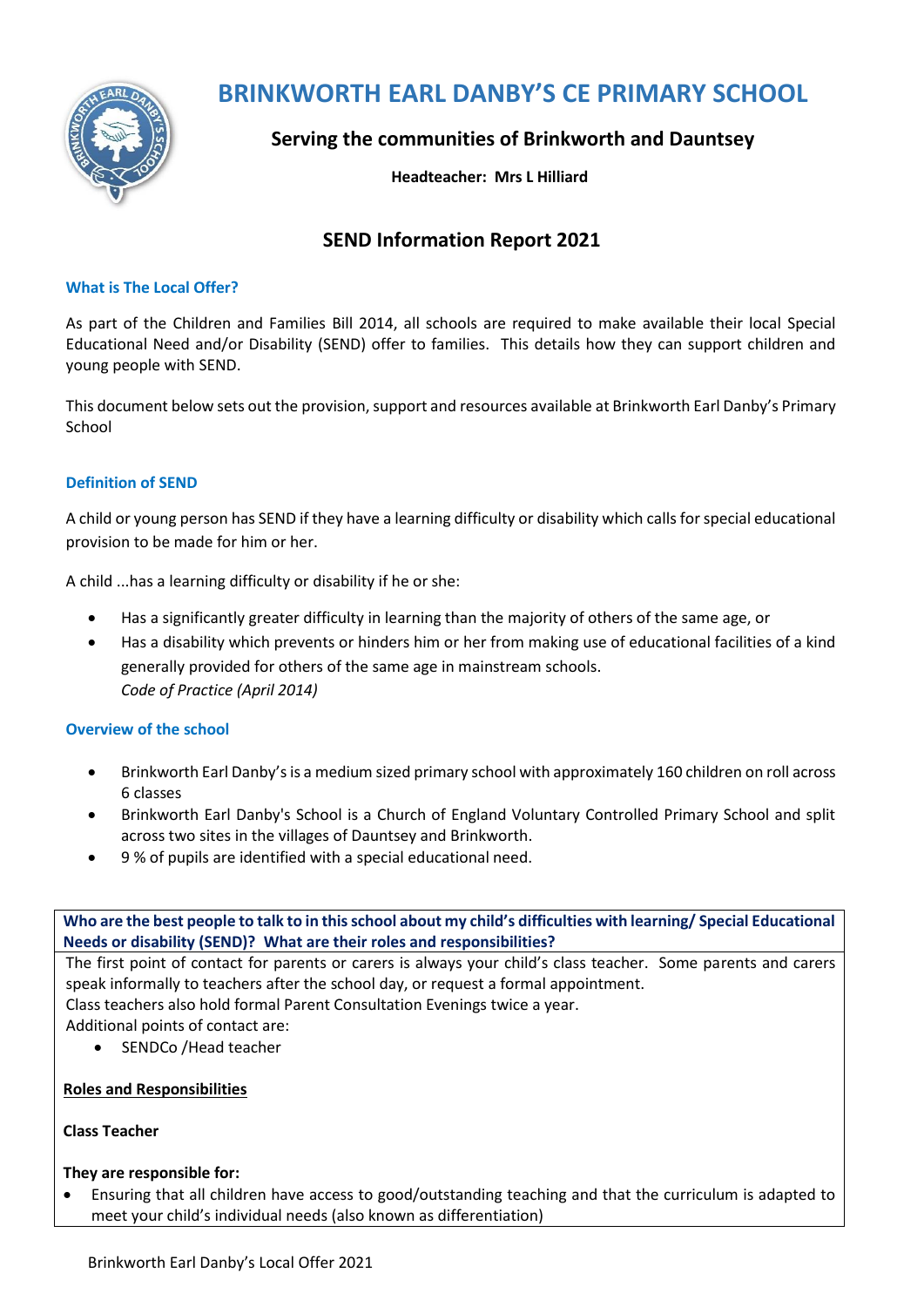- Checking on the progress of your child and identifying, planning and delivering any additional help your child may need (this could be things like targeted work, additional support, adapting resources etc) and discussing amendments with the SENCo as necessary.
- Writing My Support Plans, and sharing and reviewing these with parents at least once each term and planning for the next term.
- Ensuring that all members of staff working with your child in school are aware of your child's individual needs and/or conditions and what specific adjustments need to be made to enable them to be included and make progress.
- Ensuring that all staff working with your child in school are helped to deliver the planned work/programme for your child, so they can achieve the best possible progress. This may involve the use of additional adults, outside specialist help and specially planned work and resources.
- Ensuring that the school's SEN Policy is followed in their classroom and for all the pupils they teach with any SEND.

# **The SENDCo**

### **They are responsible for:**

- Coordinating all the support for children with special educational needs and Disabilities (SEND) and developing the school's SEND Policy to make sure all children get a consistent, high quality response to meeting their needs in school.
- Ensuring that you are:
	- involved in supporting your child's learning
	- kept informed about the support your child is getting
	- involved in reviewing how they are doing
	- part of planning ahead for them.
- Liaising with all the other people who may be coming into school to help support your child's learning e.g. Speech and Language Therapy, Educational Psychology etc.
- Updating the school's SEND Records of Need (a system for ensuring all the SEND needs of pupils in this school are known) and making sure that there are excellent records of your child's progress and needs.
- To provide specialist support for teachers and support staff in the school so they can help your child (and other pupils with SEND in the school)

### **Head teacher**

### **The Head teacher is responsible for:**

- The day to day management of all aspects of the school, this includes the support for children with SEND.
- The Head will give responsibility to the SENDCO and class teachers but is still responsible for ensuring that your child's needs are met.
- The Head must make sure that the Governing Body is kept up to date about any issues in the school relating to SEND.

### **The SEND Governor**

### **They are responsible for:**

- Making sure that the school has an up to date SEND policy
- Making sure that the school has appropriate provision and has made necessary adaptations to meet the needs of all children in the school
- Making sure that the necessary support is made for any child who attends the school who has SEN and/or disabilities
- Making visits to understand and monitor the support given to children with SEND in the school and being part of the process to ensure your child achieves his/her potential in school.

**What are the different types of support available for children with SEND in Brinkworth Earl Danby's? Class teacher input via excellent targeted classroom teaching also known as Quality First Teaching.**

## For your child this would mean: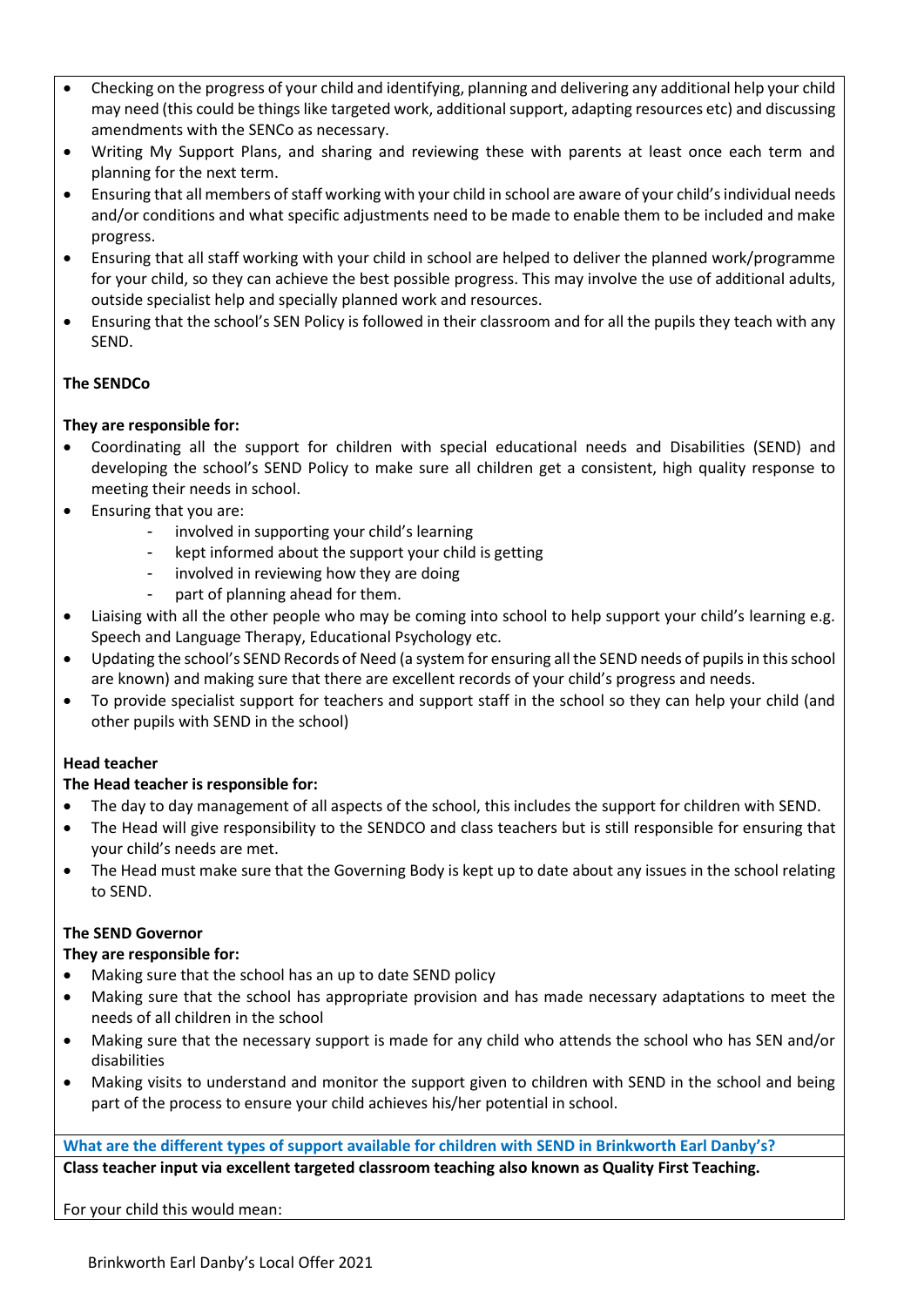- That the teacher has the highest possible expectations for your child and all pupils in their class.
- That all teaching is based on building on what your child already knows, can do and can understand.
- Different ways of teaching are in place so that your child is fully involved in learning in class. This may involve things like using more practical learning.
- Specific strategies (which may be suggested by the SENCO or outside staff) are in place to support your child to learn.
- Your child's teacher will have carefully checked on your child's progress and will have decided that your child has gap in their understanding/learning and needs some extra support to help them make the best possible progress.

## **All children in school should be getting this as a part of excellent classroom practice when needed.**

# **Specific group work with in a smaller group of children.**

This group, often called Intervention groups by schools, may be

- Within the classroom or outside.
- Led by a teacher or most often a teaching assistant who has had training to run these groups.

*Stage of SEN Code of Practice: School Action* which means they have been identified by the class teacher as needing some extra support in school.

For your child this would mean:

- He/ She will engage in group sessions with specific targets to help him/her to make more progress.
- A Teaching Assistant or outside professional (like a Speech and Language Therapist) will run these small group sessions using the teacher's plan

This type of support is available for any child who has specific gaps in their understanding of a subject/area of learning.

**How will the school let me know if they have any concerns about my child's learning in school?**

If your child is then identified as not making progress the school will set up an meeting to discuss this with you in more detail and to:

- listen to any concerns you may have too
- plan any additional support your child may receive
- discuss with you any referrals to outside professionals to support your child's learning

**How are the school's resources allocated and matched to my child's needs?**

- Brinkworth Earl Danby's considers the needs of each child on an individual basis. In the first instance, all children receive high quality differentiated teaching which matches children's needs.
- Where additional resources (such as a specific intervention programme) are required, the class teacher will liaise with the Inclusion Manager (SENCO) and where appropriate the Head teacher, to develop a personalised programme of support for your child. All intervention programmes are evidence based, and are used to narrow the gap between your child's attainment and the attainment of their peers.

**What specialist services and expertise are available to my child?**

The school are currently able to access external professional support including:

- Access to a Parent Support Advisor;
- Speech and Language Therapy;
- Occupational Therapy;
- Child and Adolescent Mental Health Service (CAMHS); http://www.homestartchams.org.uk/
- Educational Psychologists;
- Ethnic Minority Advisory Service (EMAS)
- Specialist Special Education Needs Service (SSENS) which includes:
	- Behaviour Support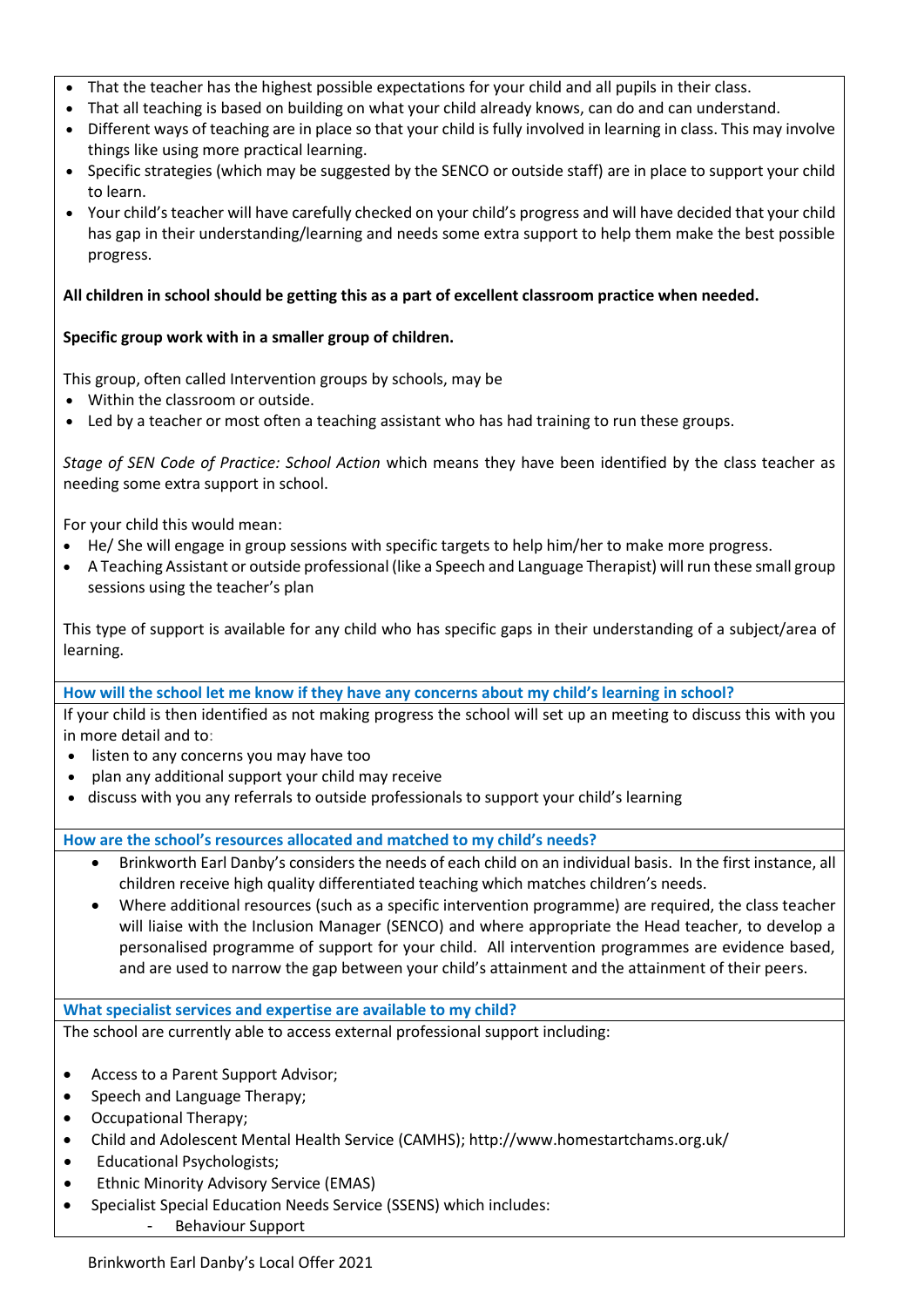- Learning Support
- Social Communication Needs
- Qualified Teacher for Visual Impairment;
- Qualified Teacher for Hearing Impairment;

#### **How will the teaching be adapted for my child with SEND?**

- All class teachers ensure that all teaching is differentiated to match the needs of each child. This is achieved through high quality planning and quality first teaching. This includes children who are very able or have a special educational need.
- Some children may require more focused support, and additional adults may be used to provide support where appropriate. Children who are more able will be challenged through effective differentiation in class and external workshops.
- Some children who have a special educational need may require a personalised targeted intervention to support their learning and enable them to access the curriculum.

Planning and teaching will be adapted on a daily basis if needed to meet your child's learning needs.

**How will we measure the progress of your child in school?**

- Your child's progress is continually monitored by his/her class teacher.
- His/her progress is reviewed formally every term and a National Curriculum level given in reading, writing, numeracy and science.
- If your child is in Year 1 and above, but is not yet at National Curriculum levels, a more sensitive assessment tool is used which shows their level in more detail and will also show smaller but significant steps of progress. The levels are called 'P levels'.
- At the end of each key stage (i.e. at the end of year 2 and year 6) all children are required to be formally assessed using Standard Assessment Tests (SATS). This is something the government requires all schools to do and are the results that are published nationally.
- The progress of children with a statutory Education Health Care Plan (EHCP) is formally reviewed at an Annual Review with all adults involved with the child's education.

The Inclusion Manager (SENCO) and Head teacher will also monitor that your child is making good progress within any individual work and in any group that they take part in.

**How is the decision made about what type and how much support my child will receive?**

- Brinkworth Earl Danby's strive to identify any special educational need as early as possible in order to provide the appropriate support.
- Class teachers, supported by the Inclusion Manager and head teacher, assess the attainment and progress of all children termly. This enables the school to identify children who may have an additional need or a special educational need which can be characterized by progress which:
- Is significantly slower than that of their peers starting from the same baseline.
- Fails to match or better the child's previous rate of progress.
- Fails to close the attainment gap between the child and their peers.
- Widens the attainment gap
- Where additional resources (such as a specific intervention programme) are required, the class teacher will liaise with the SENDCO and where appropriate the Headteacher (if support involves allocation of staffing), to develop a personalised programme of support for your child. All intervention programmes are evidence based, and are used to narrow the gap between your child's attainment and the attainment of their peers, and remove any barriers to learning.
- Appropriate assessment procedures are in place which will inform ambitious and achievable targets for your child. These are designed in collaboration with your child, class teacher, Inclusion Manager and Headteacher where appropriate.

**How are parents and pupils involved in the assessment and review of needs?**